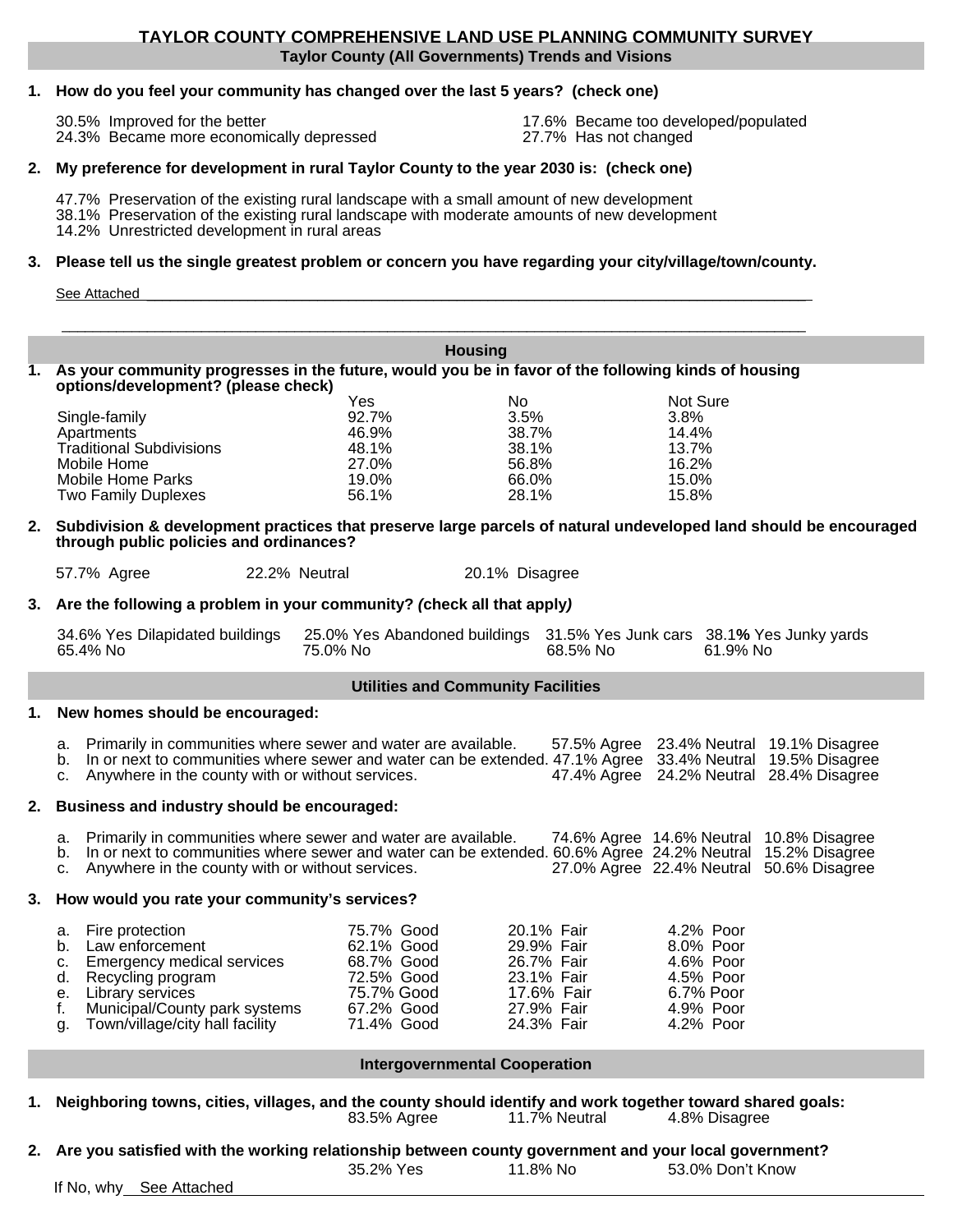**3. Would you support sharing equipment or personnel with a neighboring community or county if it afforded a cost savings with a slight reduction in quality of services?**<br>62.4% Yes 22.2% No 15.4% Don't Know

**1. Local and county units of government should address the issue of development in productive agricultural regions by:**

**Agriculture, Natural, and Cultural Resources**

| a. Preserving all existing farmland at all costs.                                                       |  | 31.3% Agree 32.6% Neutral 36.1% Disagree      |
|---------------------------------------------------------------------------------------------------------|--|-----------------------------------------------|
| b. Protecting productive farmland, but allowing development in areas not suitable for agricultural use. |  |                                               |
|                                                                                                         |  | -59.3% Agree - 21.2% Neutral - 19.5% Disagree |

| c. Not protecting farmland.                     |  | 12.2% Agree 19.7% Neutral 68.1% Disagree |
|-------------------------------------------------|--|------------------------------------------|
| d. Protecting or preserving other agribusiness. |  | 51.9% Agree 37.2% Neutral 11.0% Disagree |

#### **2. My community should make an effort to identify and protect the following:**

|    | e. Endangered species habitat<br>Historic and cultural sites<br>3. There should be a minimum lot size limit for lake/stream properties? | 48.6% Agree<br>60.4% Agree | 33.5% Neutral<br>30.4% Neutral | 18.0% Disagree<br>9.2% Disagree |
|----|-----------------------------------------------------------------------------------------------------------------------------------------|----------------------------|--------------------------------|---------------------------------|
|    | d. Lakes, rivers, & streams                                                                                                             | 84.2% Agree                | 10.1% Neutral                  | 5.8% Disagree                   |
|    | c. Open spaces                                                                                                                          | 43.4% Agree                | 41.2% Neutral                  | 15.4% Disagree                  |
| b. | Wetlands & flood plains                                                                                                                 | 56.3% Agree                | 26.2% Neutral                  | 17.5% Disagree                  |
|    | a. Woodlands                                                                                                                            | 70.8% Agree                | 19.1% Neutral                  | 10.1% Disagree                  |

57.1% Agree 25.2% Neutral 17.7% Disagree

#### **Economic Development**

**1. What types of businesses do you believe are the most important for Taylor County to attract? (rank each in priority: 5-High priority, 1-Low priority)** 

|    | Tourism business<br>Timber resource industries<br>Agricultural business (including farm)<br>Heavy industry (manufacturing)<br>Public sector/government<br>Service business<br>Retail development<br>Light industry (manufacturing)<br>High tech industry<br>Other, please specify | $(32.0\%)$<br>5.<br>(29.4%)<br>5<br>5<br>(44.2%)<br>5<br>(31.8%)<br>$\sqrt{5}$<br>$(6.9\%)$<br>$\sqrt{5}$<br>(27.9%)<br>5<br>(33.7%)<br>5<br>$(49.6\%)$<br>5<br>$(41.7\%)$<br>(More shopping choices 100%) | 4 (20.8%)<br>4 (28.2%)<br>4 (20.6%) | 3(28.9%)<br>$4(29.4\%)$ 3 $(29.3\%)$<br>3(20.7%)<br>3(28.5%)<br>$4(12.1\%)$ 3 (37.1%)<br>4 $(34.3\%)$ 3 $(28.1\%)$<br>4 $(27.8\%)$ 3 $(25.8\%)$<br>$(28.7\%)$ 3 $(16.0\%)$<br>4 $(24.3\%)$ 3 $(22.7\%)$ | 2(8.8%)<br>2(7.5%)<br>2(4.2%)<br>$2(9.9\%)$<br>$2(21.2%)$ 1<br>2(6.5%)<br>2(7.5%)<br>2(3.4%)<br>2(6.2%) | $\mathbf{1}$<br>$\mathbf{1}$<br>$\mathbf{1}$<br>$\mathbf{1}$<br>$\mathbf{1}$<br>$\mathbf{1}$ | $(9.5\%)$<br>$(4.5\%)$<br>(2.7%<br>$(9.2\%)$<br>(22.7%)<br>$(3.2\%)$<br>(5.2%)<br>$(2.3\%)$<br>$1(5.2\%)$ |
|----|-----------------------------------------------------------------------------------------------------------------------------------------------------------------------------------------------------------------------------------------------------------------------------------|------------------------------------------------------------------------------------------------------------------------------------------------------------------------------------------------------------|-------------------------------------|---------------------------------------------------------------------------------------------------------------------------------------------------------------------------------------------------------|---------------------------------------------------------------------------------------------------------|----------------------------------------------------------------------------------------------|-----------------------------------------------------------------------------------------------------------|
| 2. | New businesses/industries should only be located in the city or villages in the county?                                                                                                                                                                                           | 37.8% Agree                                                                                                                                                                                                |                                     | 29.5% Neutral                                                                                                                                                                                           |                                                                                                         |                                                                                              | 32.7% Disagree                                                                                            |
|    | 3. Local Tax dollars should be used to help attract new jobs or retain existing jobs in Taylor County?                                                                                                                                                                            | 55.5% Agree                                                                                                                                                                                                |                                     | 26.6% Neutral                                                                                                                                                                                           |                                                                                                         |                                                                                              | 17.9% Disagree                                                                                            |
|    |                                                                                                                                                                                                                                                                                   |                                                                                                                                                                                                            | <b>Transportation</b>               |                                                                                                                                                                                                         |                                                                                                         |                                                                                              |                                                                                                           |
| 1. | Should all new local roads be built by new housing developers to appropriate specifications, then turned over to the<br>municipality?                                                                                                                                             |                                                                                                                                                                                                            |                                     |                                                                                                                                                                                                         |                                                                                                         |                                                                                              |                                                                                                           |
|    |                                                                                                                                                                                                                                                                                   | 58.1% Agree                                                                                                                                                                                                |                                     | 27.0% Neutral                                                                                                                                                                                           |                                                                                                         |                                                                                              | 14.9% Disagree                                                                                            |
|    | 2. I would support the development of more of the following on public land: (check all that apply)                                                                                                                                                                                |                                                                                                                                                                                                            |                                     |                                                                                                                                                                                                         |                                                                                                         |                                                                                              |                                                                                                           |
|    | 58.2% Yes 41.8% No Bike routes and trails<br>48.7% Yes 51.3% No Cross-country ski trails<br>38.9% Yes 61.1% No Snowmobile trails<br>68.1% Yes 31.9% No Walking and hiking trails                                                                                                  |                                                                                                                                                                                                            |                                     | 42.5% Yes 57.5% No ATV trails<br>5.1% Yes 94.9% No Other                                                                                                                                                |                                                                                                         |                                                                                              | 36.7% Yes 63.3% No Horseback riding trails<br>17.2% Yes 82.8% No None of the above                        |
|    | 3. How would you rate the following transportation services in Taylor County:                                                                                                                                                                                                     |                                                                                                                                                                                                            |                                     |                                                                                                                                                                                                         |                                                                                                         |                                                                                              |                                                                                                           |
|    | Local road maintenance<br>County highway maintenance                                                                                                                                                                                                                              | 46.7% Good<br>52.2% Good                                                                                                                                                                                   |                                     | 44.6% Average<br>$42.3\%$ Average                                                                                                                                                                       |                                                                                                         |                                                                                              | 8.8% Poor<br>5.5% Poor                                                                                    |

| 46.7% Good | 44.6% Average | 8.8% Poor |
|------------|---------------|-----------|
| 52.2% Good | 42.3% Average | 5.5% Poor |
| 61.0% Good | 32.7% Average | 6.2% Poor |
| 57.3% Good | 37.0% Average | 5.7% Poor |
| 38.7% Good | 54.4% Average | 7.0% Poor |
|            |               |           |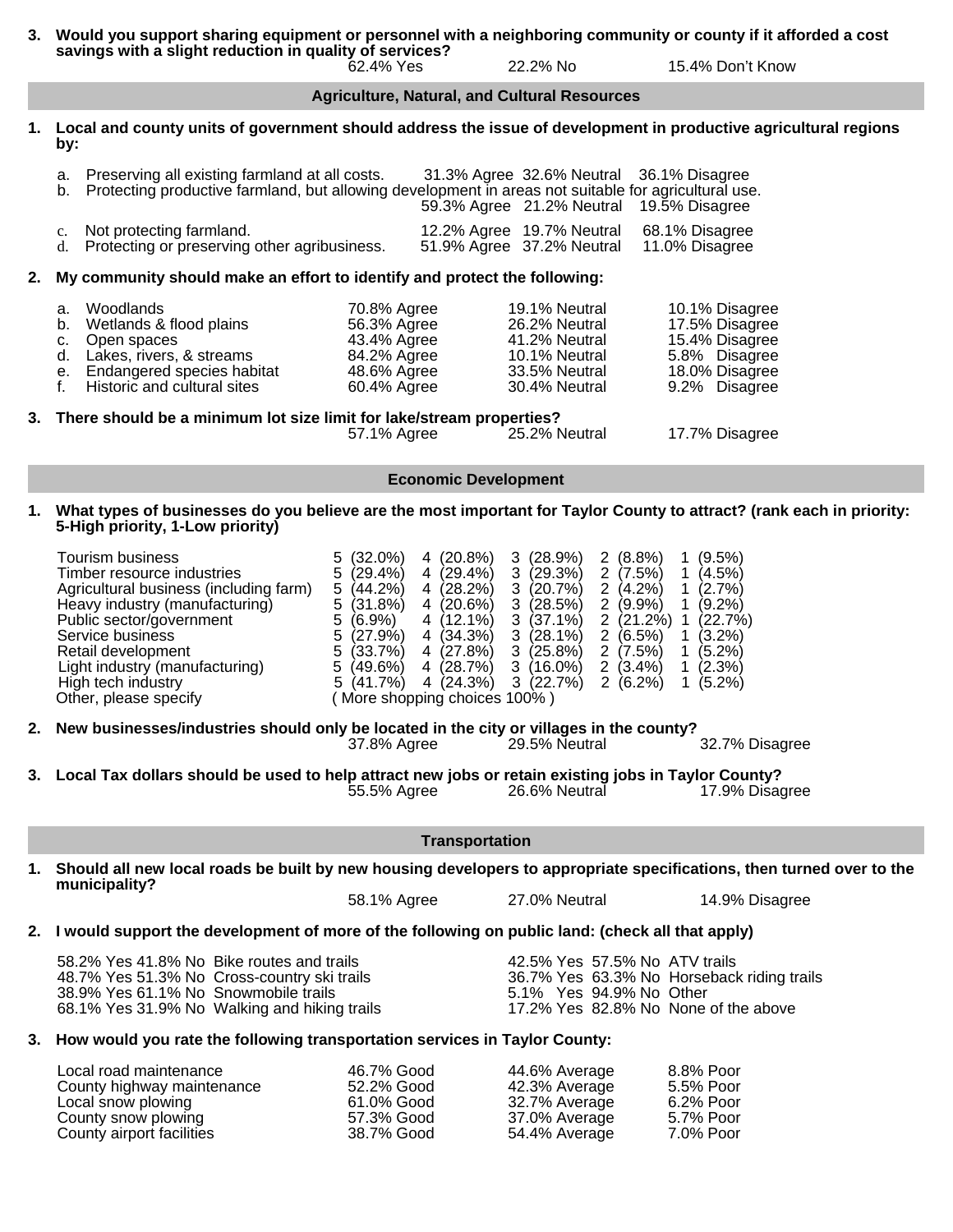### **Statistical Information**

### **1. Which of the following describes your residency of Taylor County?**

80.5% Permanent residence 8.5% Seasonal residence 11.0% Non-resident landowner

### **2. Please name the town/village or city in which you live or own land in Taylor County.**

| <b>City of Medford</b>         | 15.5%   |
|--------------------------------|---------|
| <b>Town of Aurora</b>          | $1.7\%$ |
| Town of Browning               | 4.4%    |
| Town of Chelsea                | $5.2\%$ |
| <b>Town of Cleveland</b>       | 1.6%    |
| Town of Deer Creek             | $2.8\%$ |
| <b>Town of Ford</b>            | 1.2%    |
| <b>Town of Goodrich</b>        | $2.8\%$ |
| Town of Greenwood              | $5.5\%$ |
| <b>Town of Grover</b>          | $2.2\%$ |
| <b>Town of Hammel</b>          | $5.0\%$ |
| <b>Town of Holway</b>          | 1.8%    |
| <b>Town of Jump River</b>      | 2.8%    |
| <b>Town of Little Black</b>    | 4.2%    |
| <b>Town of Maplehurst</b>      | 1.5%    |
| <b>Town of McKinley</b>        | $1.7\%$ |
| <b>Town of Medford</b>         | 12.2%   |
| <b>Town of Molitor</b>         | 3.1%    |
| <b>Town of Pershing</b>        | $0.9\%$ |
| <b>Town of Rib Lake</b>        | 4.3%    |
| Town of Roosevelt              | $2.1\%$ |
| <b>Town of Taft</b>            | $2.0\%$ |
| Town of Westboro               | $5.8\%$ |
| <b>Village of Gilman</b>       | $2.4\%$ |
| <b>Village of Lublin</b>       | 1.5%    |
| <b>Village of Rib Lake</b>     | 4.0%    |
| <b>Village of Stetsonville</b> | 1.8%    |